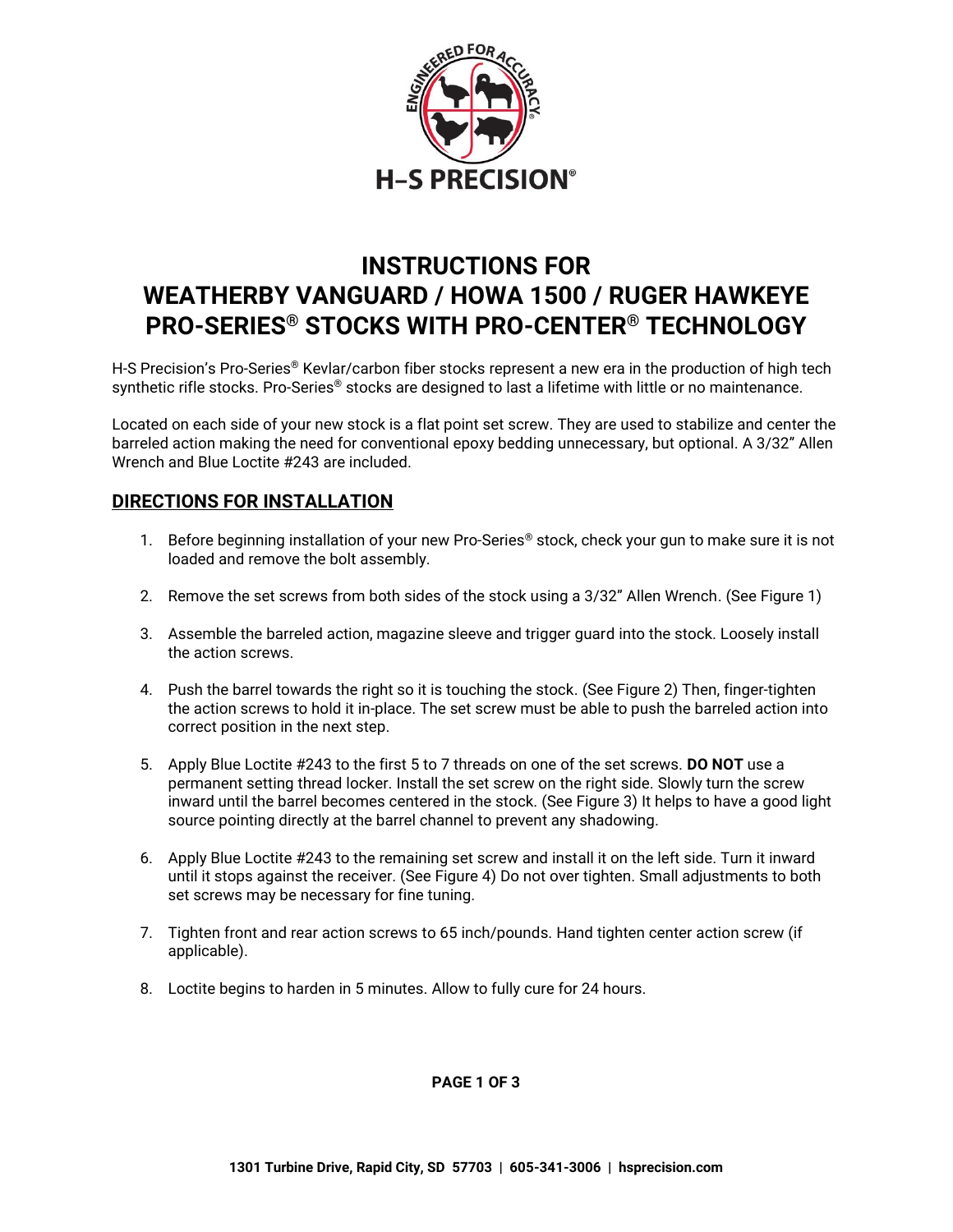

### **REMOVAL:**

- 1. Remove the Left set screw only.
- 2. Remove the action screws and barreled action from the stock.

#### **REASSEMBLY:**

- 3. Reinstall the barreled action and finger-tighten the action screws.
- 4. Apply Loctite Blue #243 to the left set screw and reinstall. Tighten the left set screw the same amount as you did in the initial installation to center the barrel in the stock.
- 5. Tighten front and rear action screws to 65 inch/pounds. Hand tighten center action screw (if applicable).



Our Pro-Center<sup>®</sup> technology is a major advancement in firearm stocks. This technology allows anyone to center the barrel in the stock, regardless of dimensional variances in the barreled action. If you are unable to center the barrel in the stock, the tolerances of your barreled action may be out of specification. Please contact your barreled action manufacturer before making any modifications.

#### **PAGE 2 OF 3**